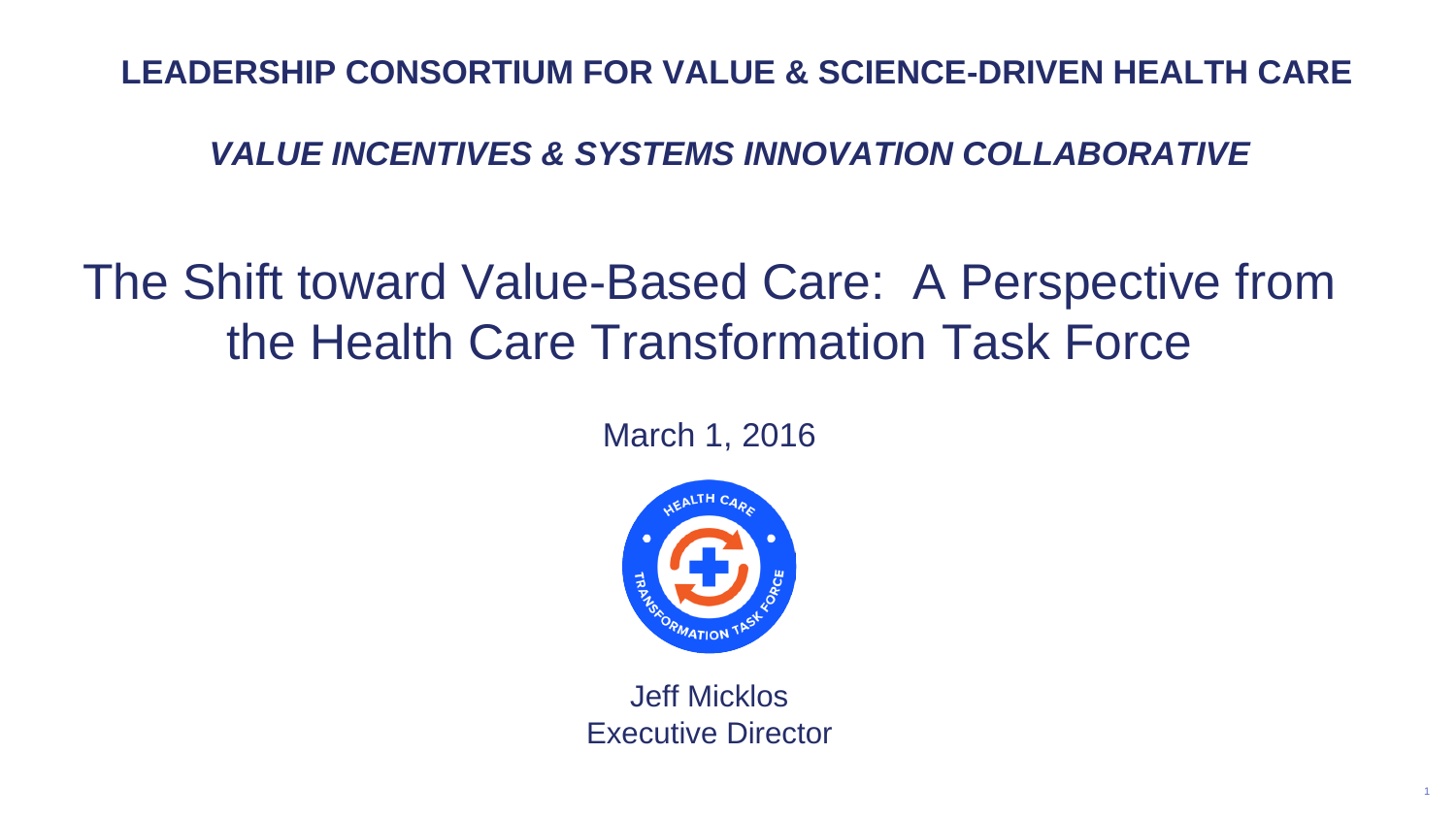www.hcttf.org

# **HCTTF MEMBERSHIP GROUPS**





## **The "Four P's"**

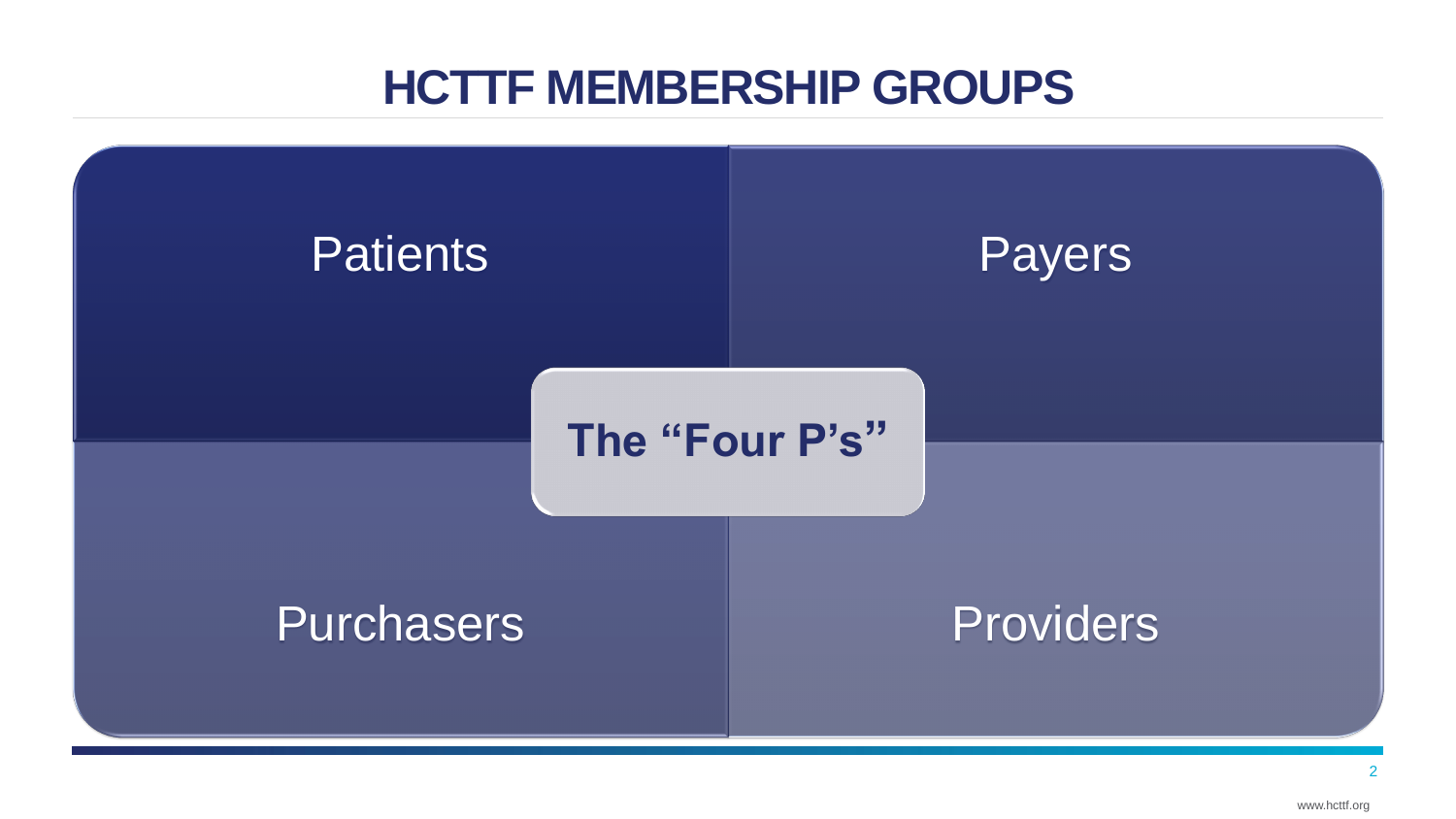### **HEALTH CARE TRANSFORMATION TASK FORCE**

#### Committed to 75% of all business activity in value-based contracts by 2020



Patients, Payers, Providers and Purchasers: Committed to Better Value Now

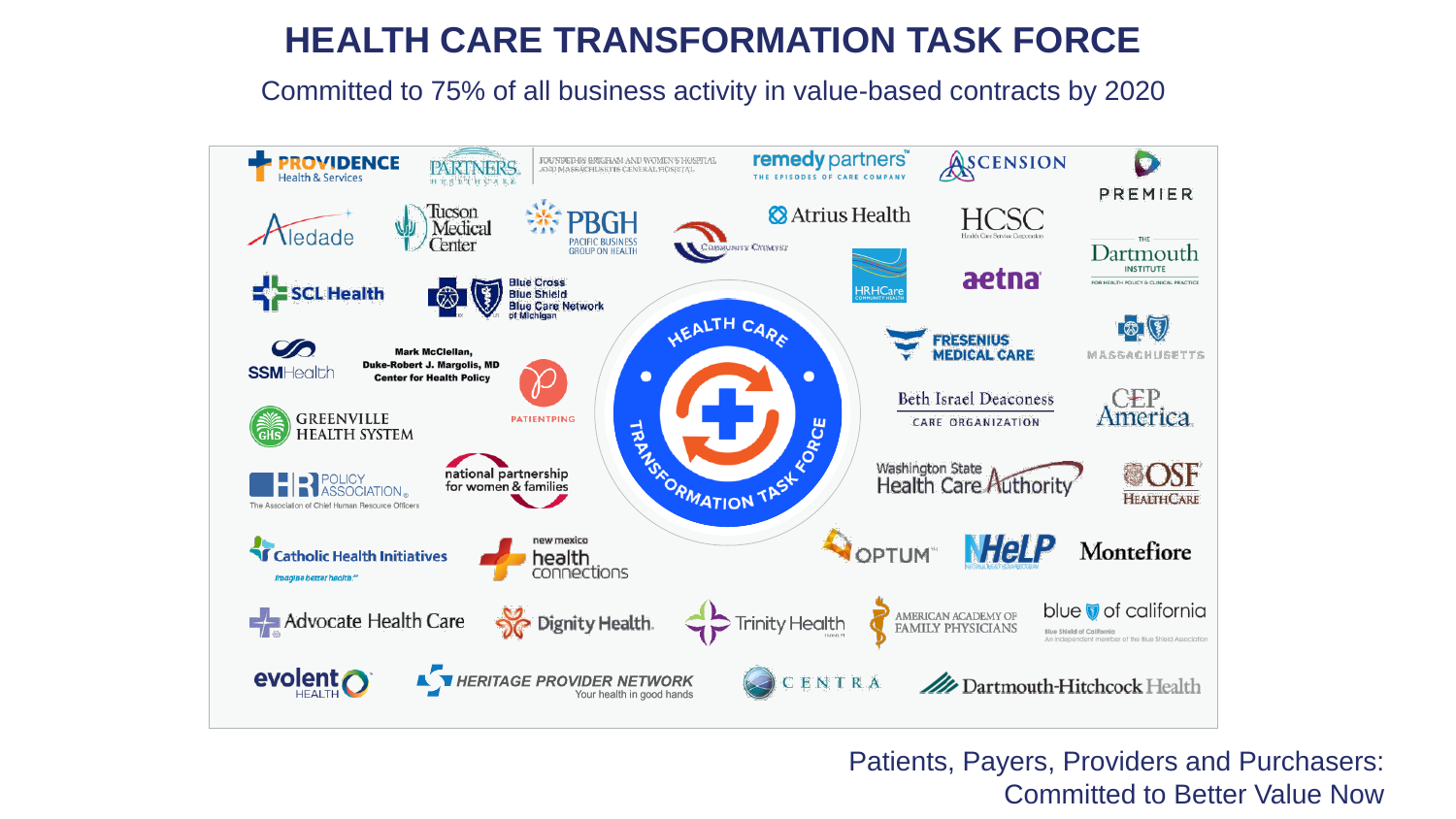

### **The Task Force's guiding principles outline a financially and operationally viable and sustainable approach**



**contracts by 2020**





 $\bigotimes$  on people-centered primary care



- **Shift 75% of our respective businesses to be under value-based care**
- Design programs that provide reasonable returns to deliver the triple aim of better health, better care and reduced total cost of care at or below GDP growth
- Equip market players with all tools necessary to compete in new market focused
	- Encourage multi-payer participation and alignment to create common targets,
	- Share cost savings with patients, payers, and providers to ensure adequate
	- Foster transparency of quality and cost metrics in a manner that is accessible to,
	- Support the needs of disadvantaged populations and help strengthen the safety

metrics, and incentives



and easily understood by, consumers



net providers who serve them

investment in new care models

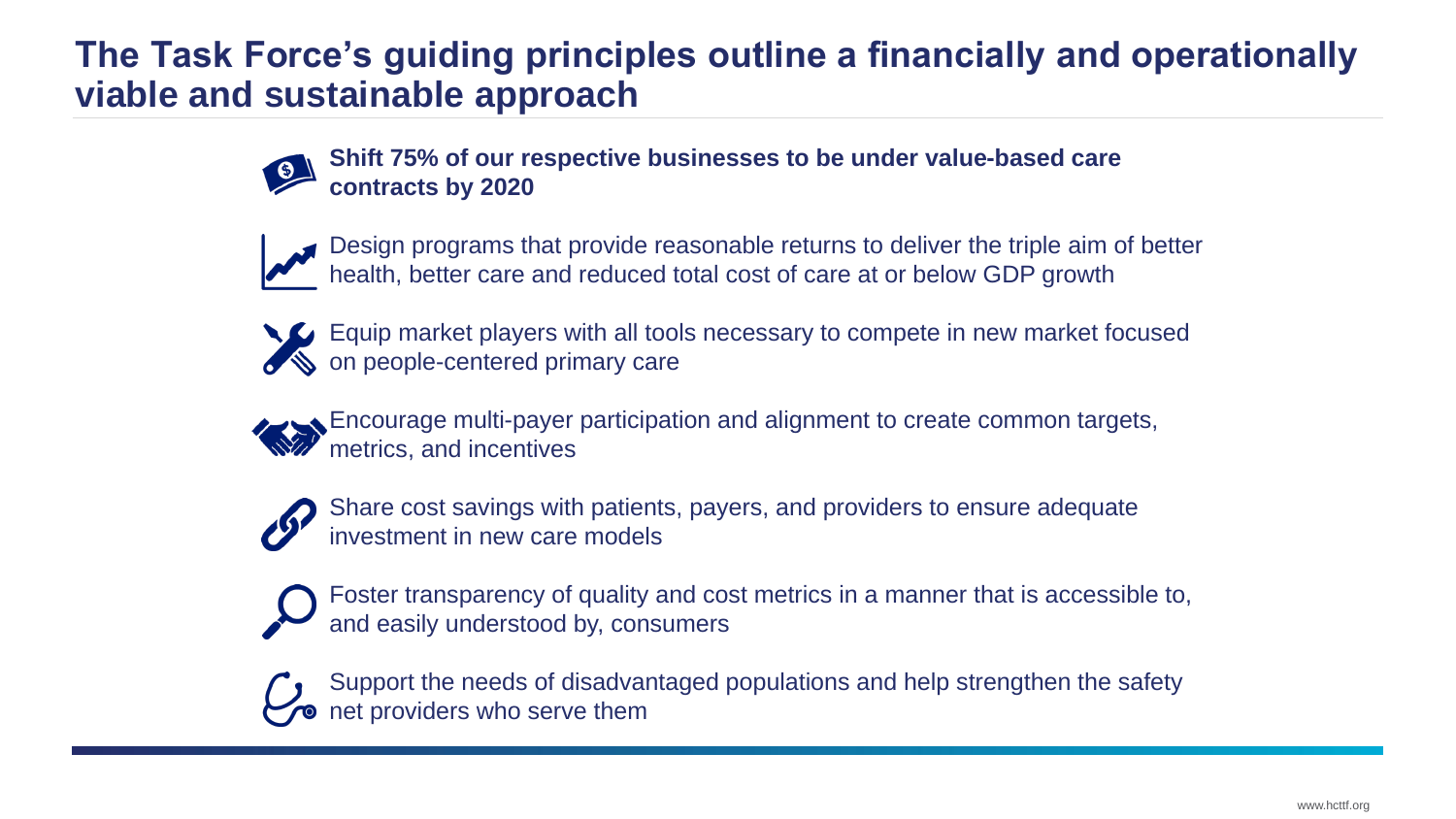

#### **TF Work Groups are driving rapid-cycle product development, starting with improving the ACO model and transforming payment models for caring for high-cost patients**

Create, test and recommend a delivery/payment model that allows a wide range of provider organizations, including in rural areas with little to no current MA/ACO penetration, to engage in population health by starting with highest-cost patients (top 5%).

#### **New Model Development - Improving Care for High-cost Patients**

Create detailed principles and tools to align and evaluate episode definitions/pricing for public/private payer bundled payment programs.



**Develop Common Bundled Payment Framework**

Develop aligned public-private action-steps and recommendations to improve the design

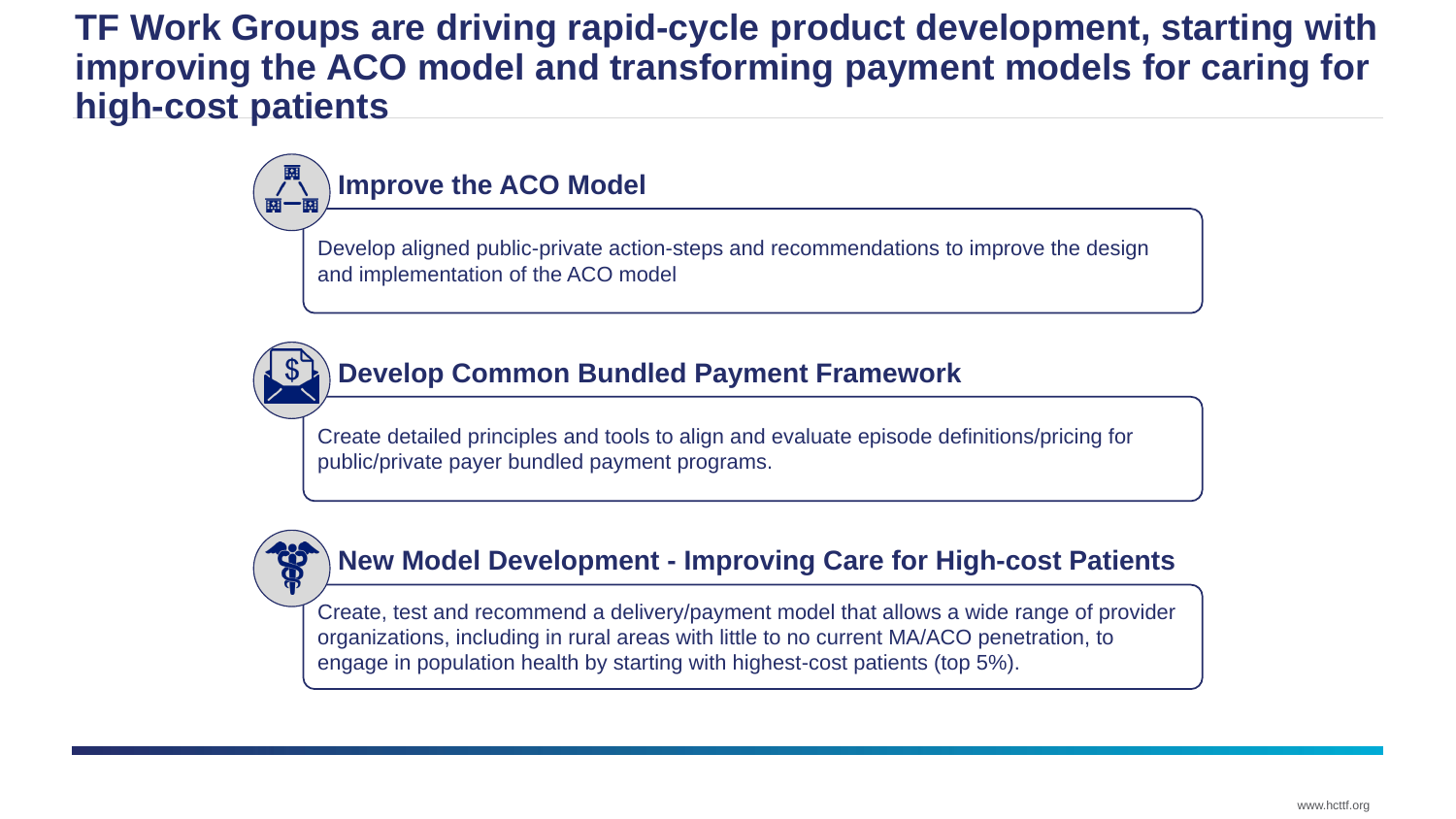# **HCTTF: Moving Transformation Forward**

• Principles for Improving ACOs • Key Elements in ACO Contracts • Comments on four CMS policy initiatives

•Bundled Payment Grouper Evaluation Criteria

• Paper: *Proactively Identifying the High-Cost Patient* 



• Paper: *Developing Care Management Programs to Serve High-Need, High-Cost Patients*

• Comments on three CMS policy initiatives

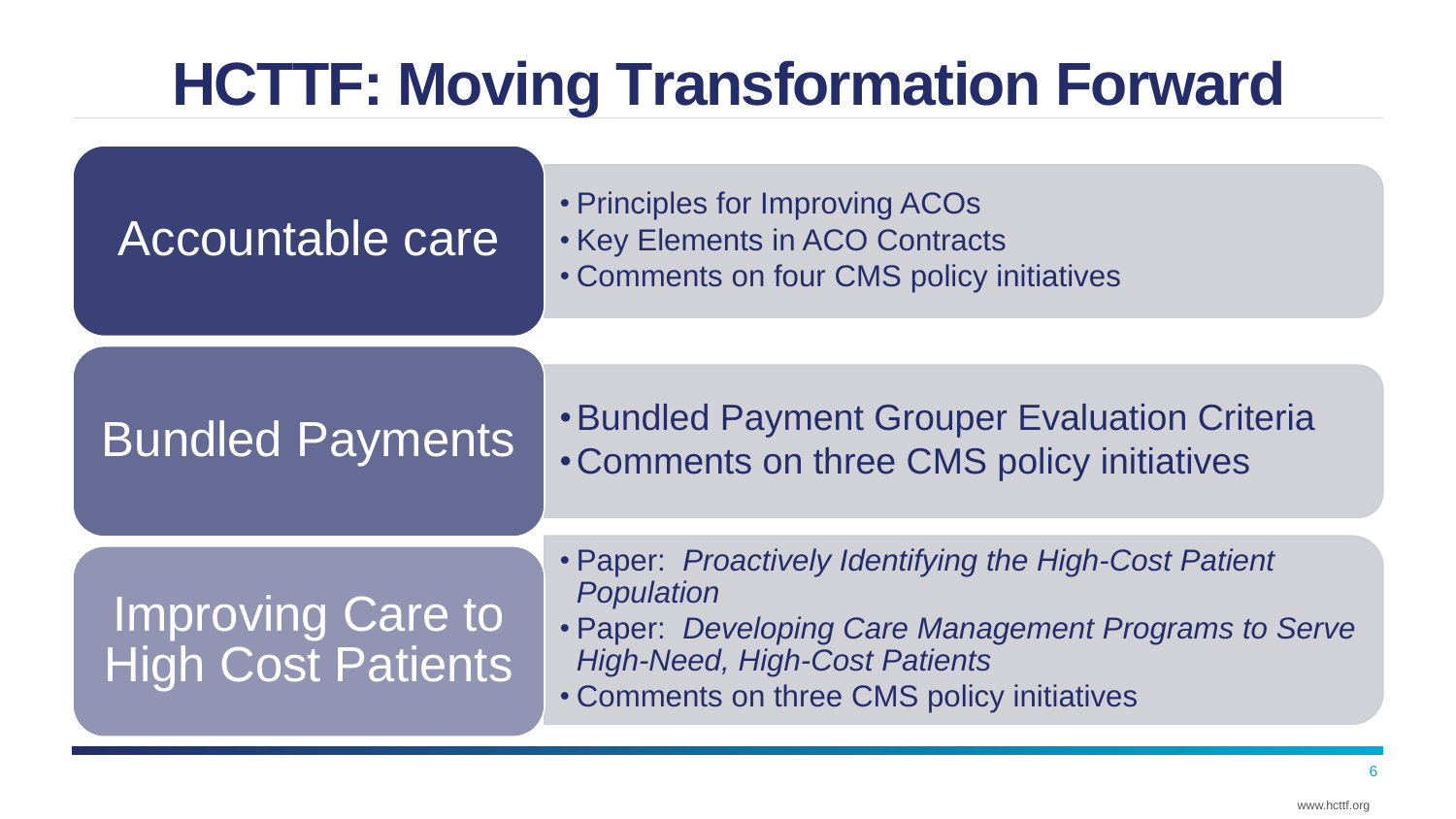# **HCTTF: LOOKING AHEAD**

## Support Existing APMs

- •Continued improvement to current models
- •Address overlap issues to promote multi-model transformation

•Address landscape/operational challenges to broad transformation •Assess marketplace dynamics that affect APM adoption

# The Path to Transformation